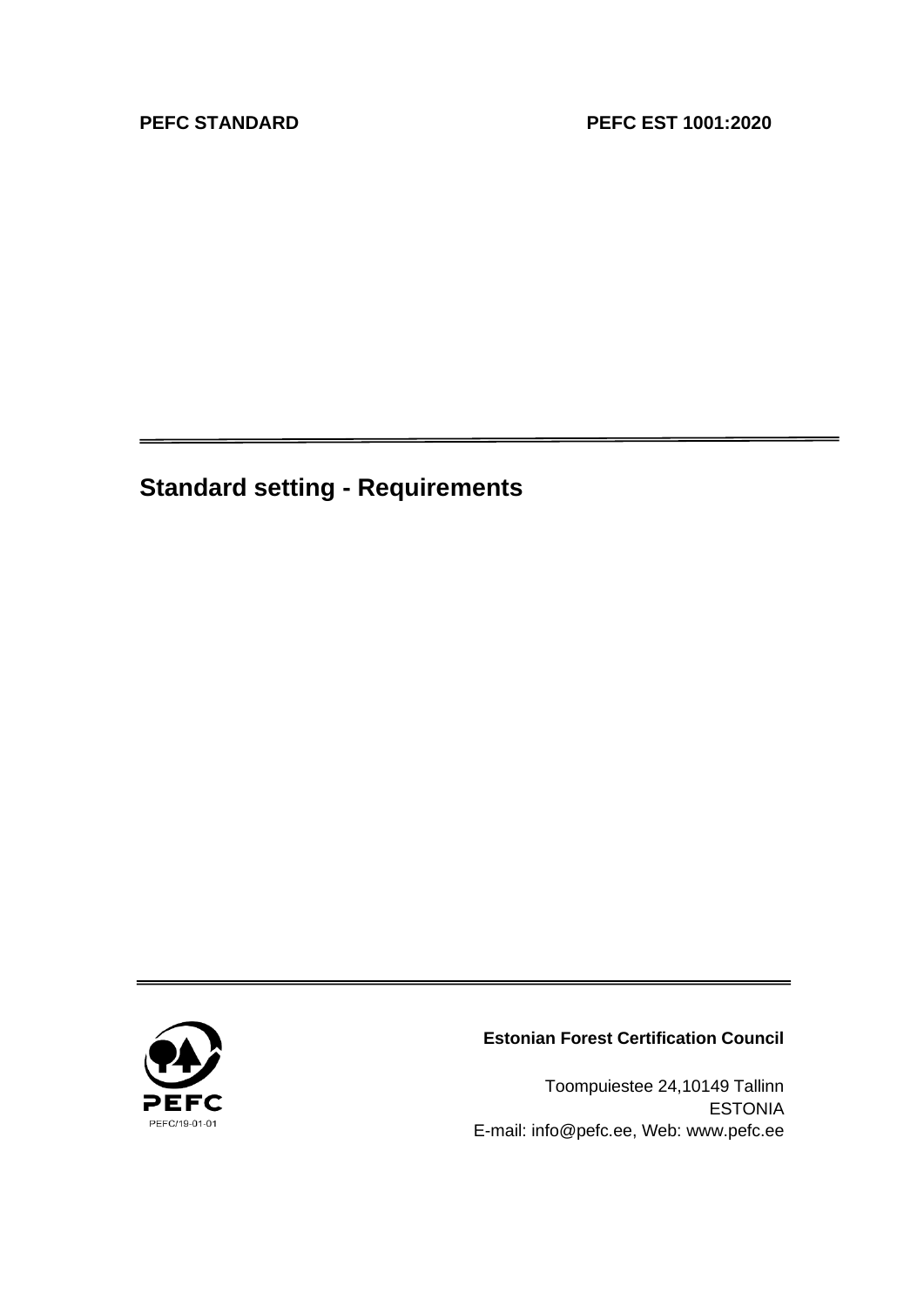# **Copyright notice**

© Estonian Forest Certification Council NGO 2022

This standard is protected by copyright owned by the NGO Estonian Forest Certification Council. This document is freely available from the Estonian Forest Certification Council website www.pefc.ee.

No part of this standard may be changed, reproduced or copied in any form or by any means for commercial purposes without the permission of the Estonian Forest Certification Council.

The official version of this document is Estonian; however, the document has been translated into English. In case of any doubt the English version is definitive. The translation of this document can be obtained from the Estonian Forest Certification Council or from the website www.pefc.org.

Document name: Standard setting – Requirements Document title: PEFC EST 1001:2020

Approved by: the Board of Estonian Forest Certification Council Date: 21.01.2020 Issue date: 29.01.2020 Date of entry into force: 29.01.2020 Transition period: not applicable Amended: 14.12.2020 Date of next periodic review: 04.05.2027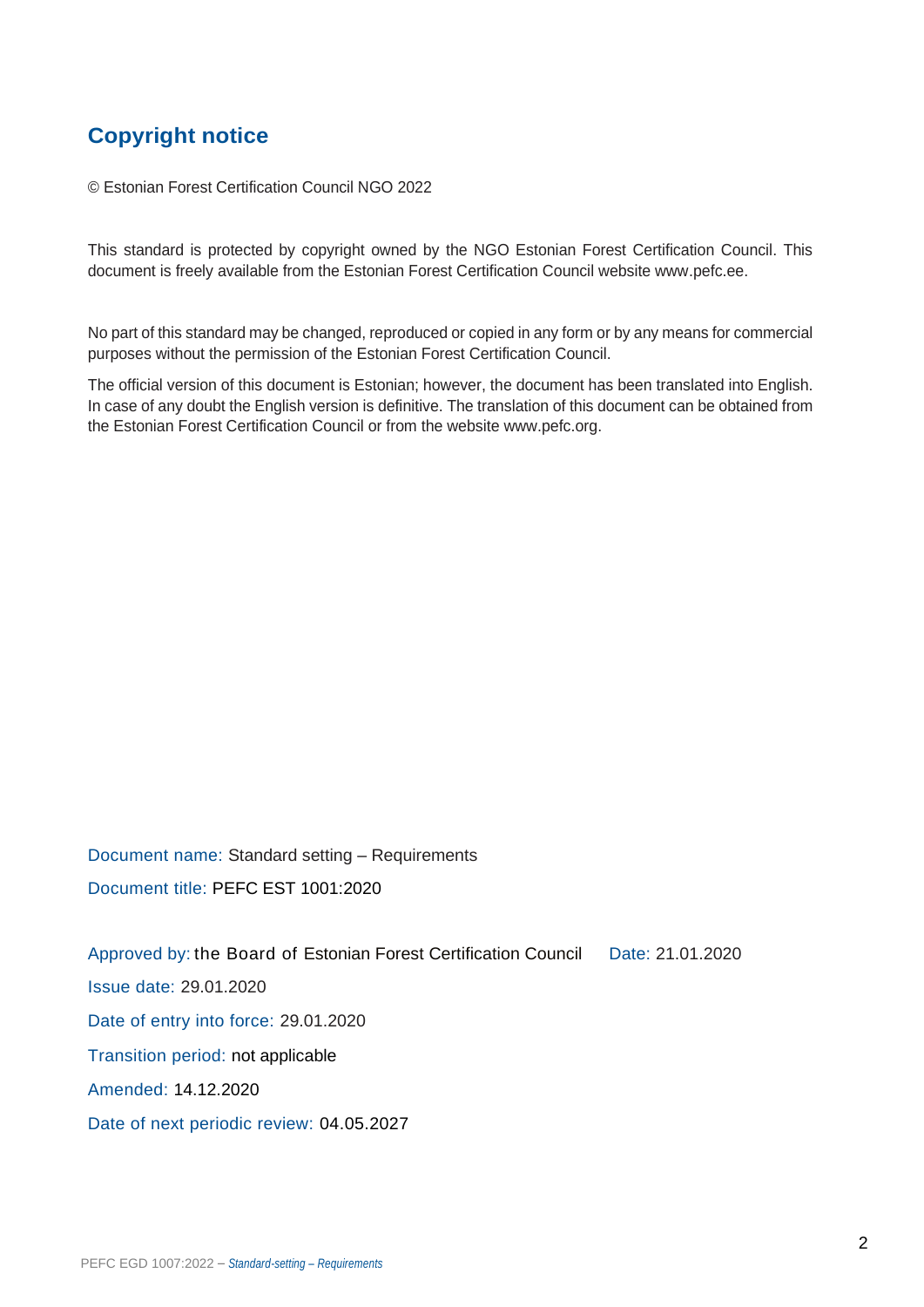# **Contents**

| 1.               |  |
|------------------|--|
| 2.               |  |
| 3.               |  |
| 4.               |  |
| 5.               |  |
| 6.               |  |
| $\overline{7}$ . |  |
| 8.               |  |
| 9.               |  |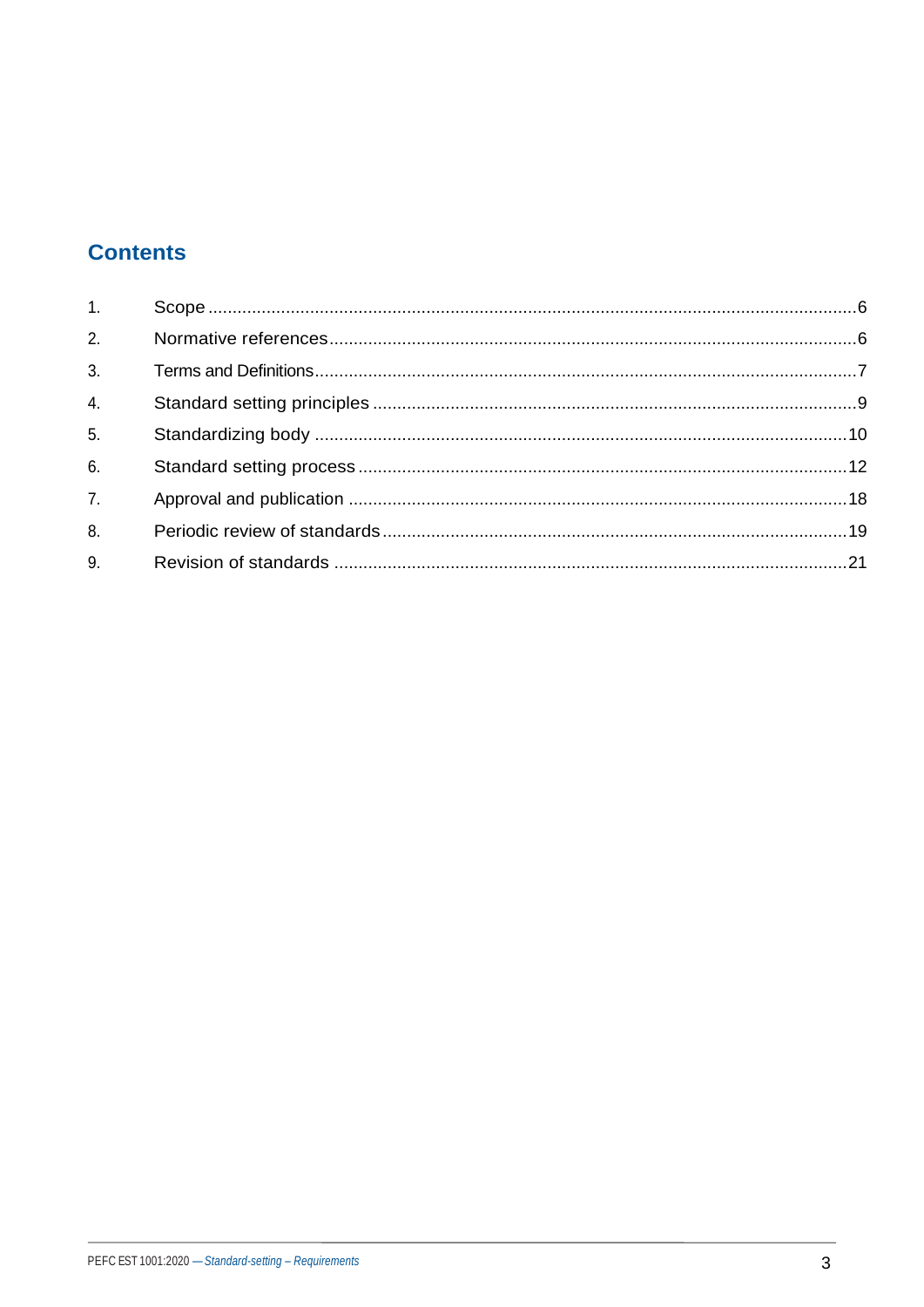## Foreword

The PEFC (Programme for the Endorsement of Forest Certification Schemes) Council is a worldwide organization promoting sustainable forest management through forest certification and labelling of forestbased products.A product with a PEFC certificate and/or label offers assurance that raw materials used in the manufacture of that product have originated from a sustainably managed forest.

The PEFC Council endorses national forest certification systems that comply with PEFC Council requirements. These systems are regularly evaluated. Estonian Forest Certification Scheme has been approved by International PEFC. International PEFC approval acknowledges that the national forest certification scheme complies with international PEFC standards and PEFC forest management requirements.

This standard is a part of the series of Estonian PEFC forest certification standards (scheme) which belongs to Estonian Forest Certification Council.

NGO Estonian Forest Certification Council (EFCC) is a non-profit organization acting in the public interest.

The overall objective of the EFCC is to support the implementation of the principles of responsible and sustainable forestry in Estonia and raise the interest of forest owners, forest and timber industry, stakeholder groups related to forestry and the awareness of the consumers of responsible forestry, production and consumption.

The responsibilities of the EFCC are the following:

1) developing and revising Estonian PEFC Forest Certification Scheme;

2) developing, revising and amending the national standard and guides and introducing these to the public and interested parties;

3) developing and revising forest management standard;

4) development and dissemination of information and study materials, publications etc. on PEFC and sustainable forestry;

5) concluding PEFC logo agreements;

6) concentration and representation of interest groups.

This document cancels and replaces Appendix 11 . Standard setting procedure" of 10.08.2015 of the Estonian Forest Certification Scheme.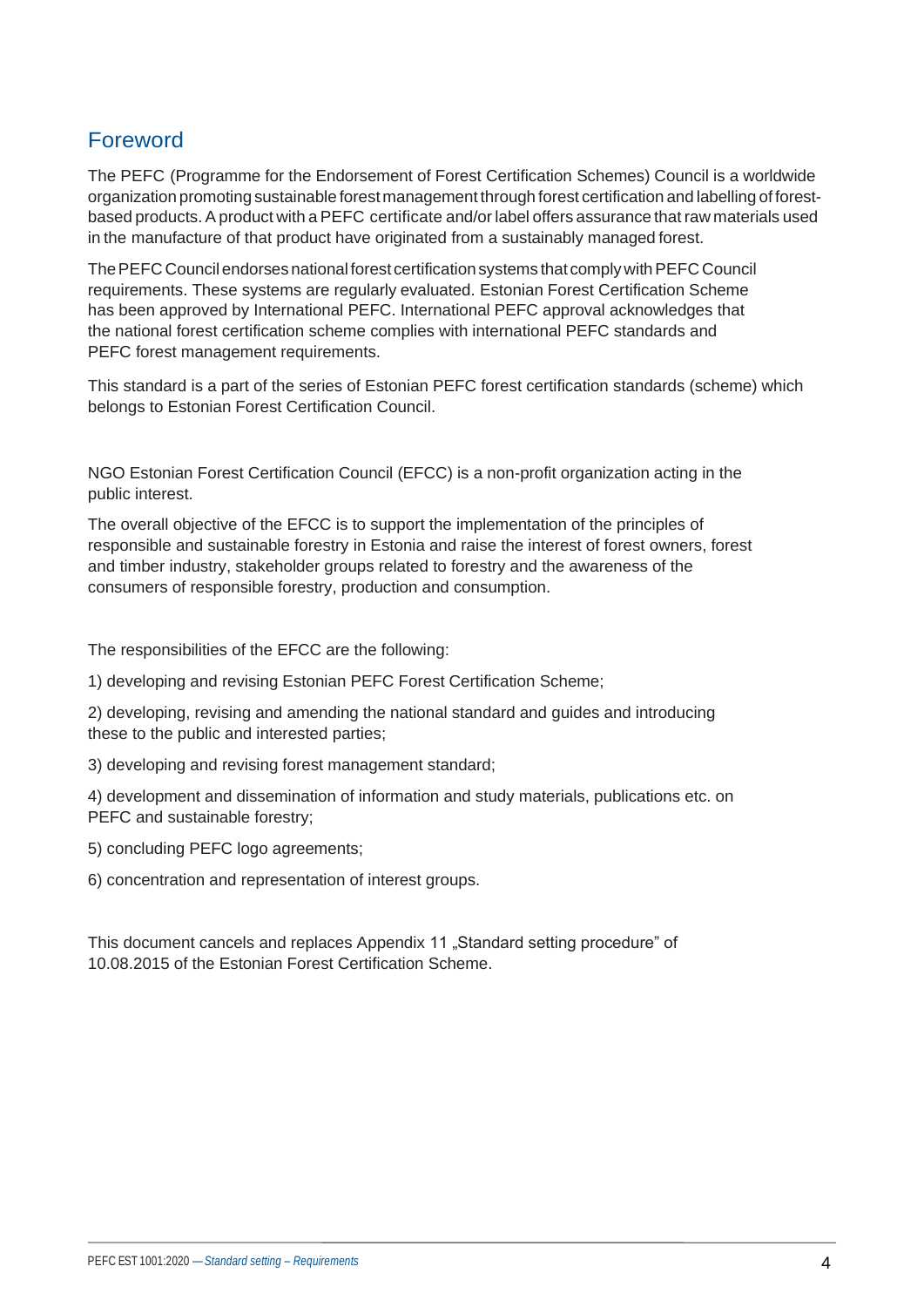## **Introduction**

Sustainable forest management is a holistic approach that takes into account ecological, social and economic criteria. Participation of national and local stakeholders affected by forest management is essential during the development of the forest certification scheme and the specifying of the definition of sustainable forest management.

The standards development process (refer to Fig. 1) carried out by PEFC and its national governing bodies is open, transparent and based on the consensus among a broad range of stakeholders.

*Figure 1: OVERVIEW of the standard setting process and related clauses in this standard.*

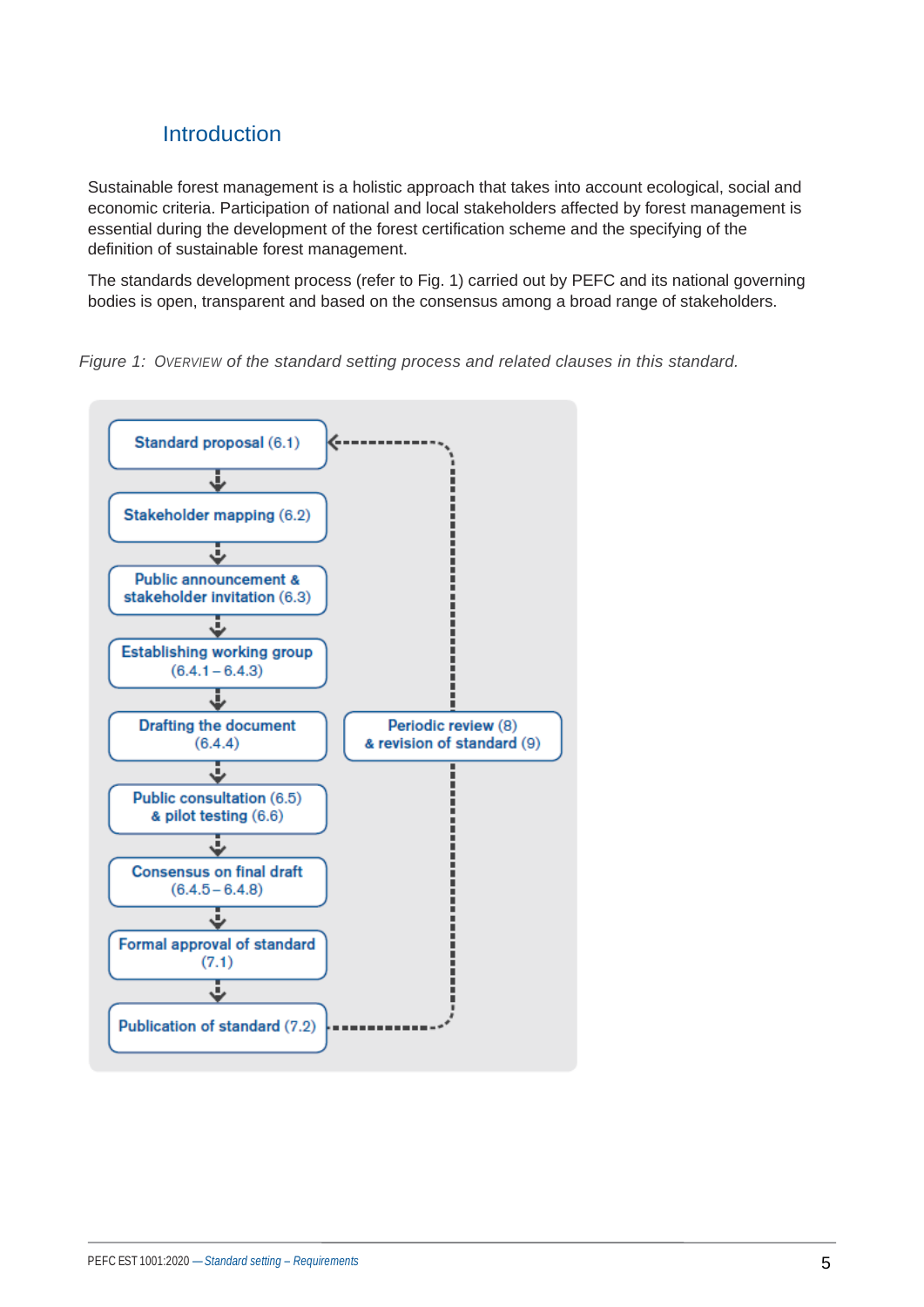## <span id="page-5-0"></span>1. Scope

Thisstandard defines therequirementsforthe EFCC and the working group of the standard during the development, review and revision of the sustainable forest management standard.

## <span id="page-5-1"></span>2. Normative references

The standards of the Estonian Forest Certification Scheme are the following:

Introduction to PEFC Estonian Forest Certification Scheme

PEFC Estonian Forest Certification Scheme, 10.08.2015

Notification of Certification Bodies for Chain of Custody and Forest Management Certification in Estonia against the requirements of the Estonian Forest Certification Scheme, 10.08.2015

PEFC EST 2 The procedure requirements for the certification of forest management and chain of custody, 10.08.2015

PEFC EST 3 The qualification criteria for external auditors and certification bodies and certification procedures 10.08.2015

PEFC EST 4 Guidelines for Certification Bodies and Auditors to conduct FM and CoC Certification

Procedure for the Issuance of PEFC Logo Licenses by EFCC, 10.08.2015

PEFC EST 1001:2020, Standard setting – Requirements, 21.01.2020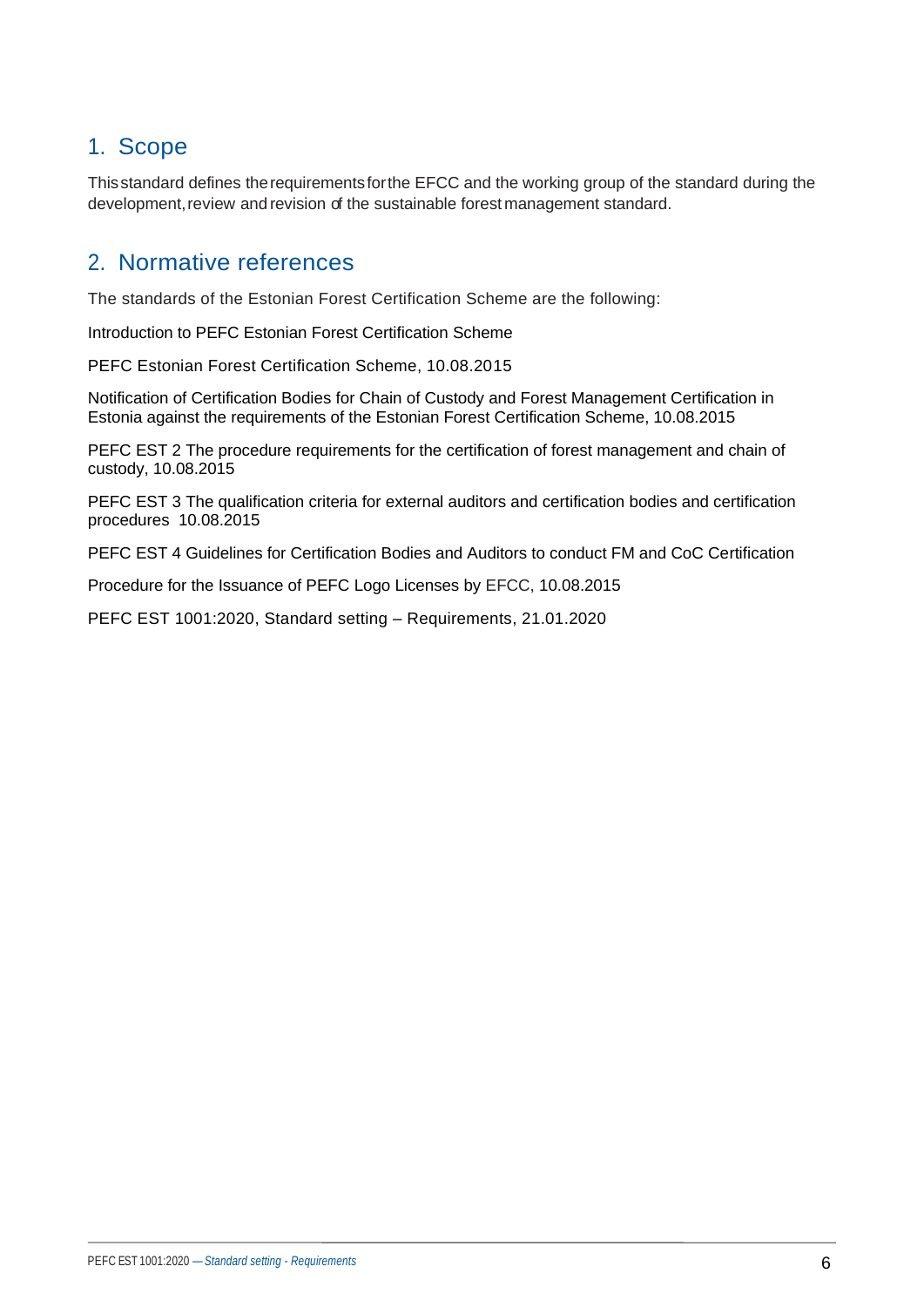# <span id="page-6-0"></span>3. Terms and Definitions

## **3.1 Consensus**

General agreement characterized by the absence of sustained opposition to substantial issues by any important part of the concerned interests and by a process that involves seeking to take into account the views of all parties concerned and to reconcile any conflicting arguments.

*Note: Consensus need not imply unanimity (ISO/IEC Guide 2).*

## **3.2 Editorial changes**

Changes that do not alter the technical content.

*Note:* The changes can include clarifications, guidance and grammatical changes.

## **3.3 Enquiry draft standard**

A draft document that is available for public consultation.

## **3.4 Final draft standard**

A final draft document that is available for formal approval.

#### **3.5 Normative document**

A document that provides rules, guidelines or characteristics for activities or their results.

*Note 1:* The term *"normative document"*is a generic term that covers such documents as standards, technical specifications, codes of practice and regulations.

*Note 2: "A document"* is to be understood as any medium with information recorded on or in it.

#### **3.6 Publicly available**

Generally accessible to the interested public in any form and without the need for a request.

*Note 1:* When information is available by request only, this is indicated explicitly in the document as available on request.

*Note 2:* Special consideration might be needed for disadvantaged stakeholders to ensure their access to a document, eg providing hard copies to stakeholders identified as having no access to electronic media.

## **3.7 Revision**

Introduction of all necessary changes to the substance and presentation of a normative document.

*Note:* The results of the revision are presented by issuing a new edition of the normative document.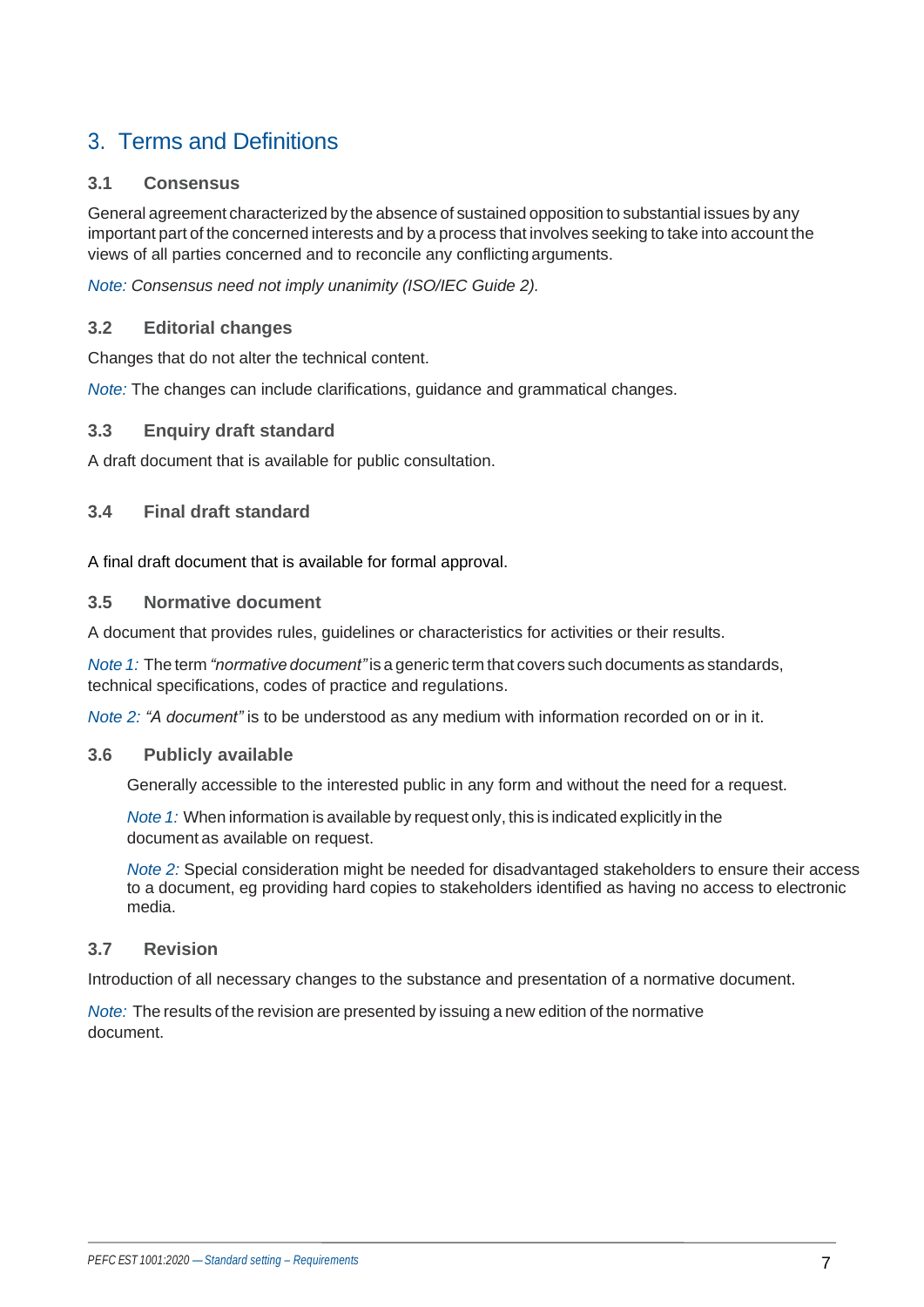## **3.8 Review**

Activity of checking a normative document to determine whether it is to be reaffirmed, changed or withdrawn (ISO/IEC Guide 2).

## **3.9 Stakeholder**

A person, group, community or organization with an interest in the subject of the standard.

## **3.10 Affected stakeholder**

A stakeholder who might experience a direct change in living and/or working conditions caused by the implementation of the standard, or a stakeholder who might be a user of the standard and therefore is subject to the requirements of the standard.

*Note* 1: A stakeholder having an interest in the subject matter of the standard (eg NGOs, scientific community, civil society) is not equal to being affected.

*Note 2:* A stakeholder who might be a user of the standard is likely to become a certified entity, eg a forest owner in the case of a forest management standard or a wood processing enterprise in the case of a chain of custody standard.

## **3.11 Disadvantaged stakeholder**

Astakeholder who might be financially or otherwise disadvantaged by participating in the standard setting process.

#### **3.12 Key stakeholder**

A stakeholder whose participation is critical to the outcome of the standard setting process.

## **3.13 Standard**

Adocument,establishedbyconsensusandapprovedbyarecognizedbody thatprovides,forcommonand repeated use, rules, guidelines or characteristics for activities or their results.

*Note:* Standards should be based on the consolidated results of science, technology and experience.

## **3.14 Standardizing body**

A recognized body involved in the development of standards (ISO Guide 2).

*Note:* A standardizing body for a forest management system / forest management standard is a body which is responsible for the development and review of standards forthe forest certification scheme. The standardizing body can be aPEFC national governing body, eg NGO Estonian Forest Certification Council (EFCC); also, the standardizing body can be separate from the governance of the forest certification scheme.

## **3.15 Working draft standard**

A draft document that is generally available for feedback or voting within a working group.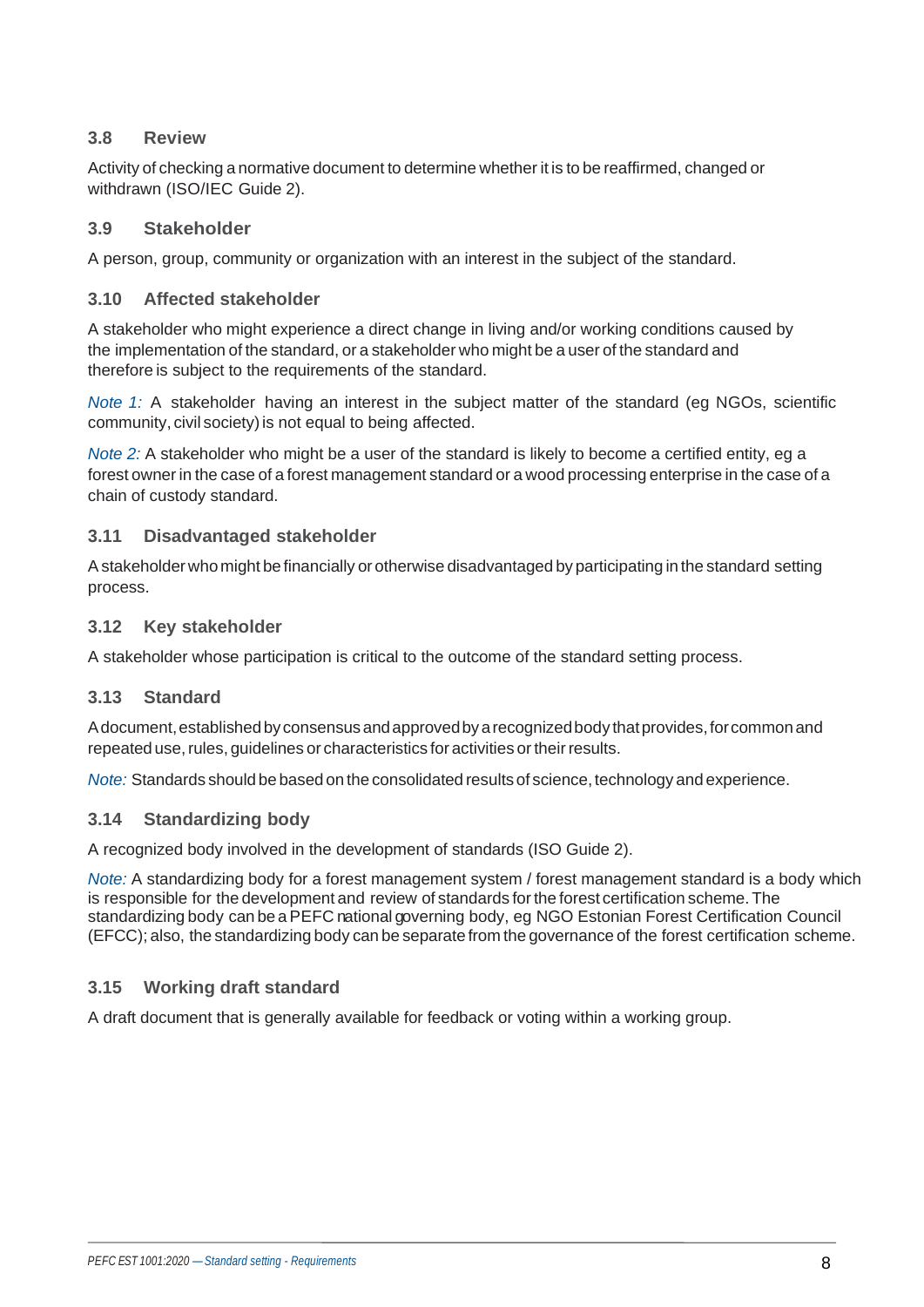# <span id="page-8-0"></span>4. Standard setting principles

The standard setting process is governed by the key principles of

- Stakeholder engagement an opportunity for meaningful participation in the process that is open to all stakeholders through participation in working groups and public consultations
- Balanced representation no single stakeholder group should dominate or be dominated in the process. While each party is free to decide on its participation, EFCC makes an effort to ensure that all relevant stakeholder groups are represented and consider an appropriate gender balance
- Consensus–standardsareapprovedbyconsensus.Any sustainedoppositiontospecific issues is resolved by means of negotiations whenever possible
- Improvement periodic review of a standard seeks continual improvement to ensure the standard continues to meet the expectations of the stakeholders
- Transparency–relevantdocumentsarepubliclyavailablesointerestedpartiescanfollow developments during and after the process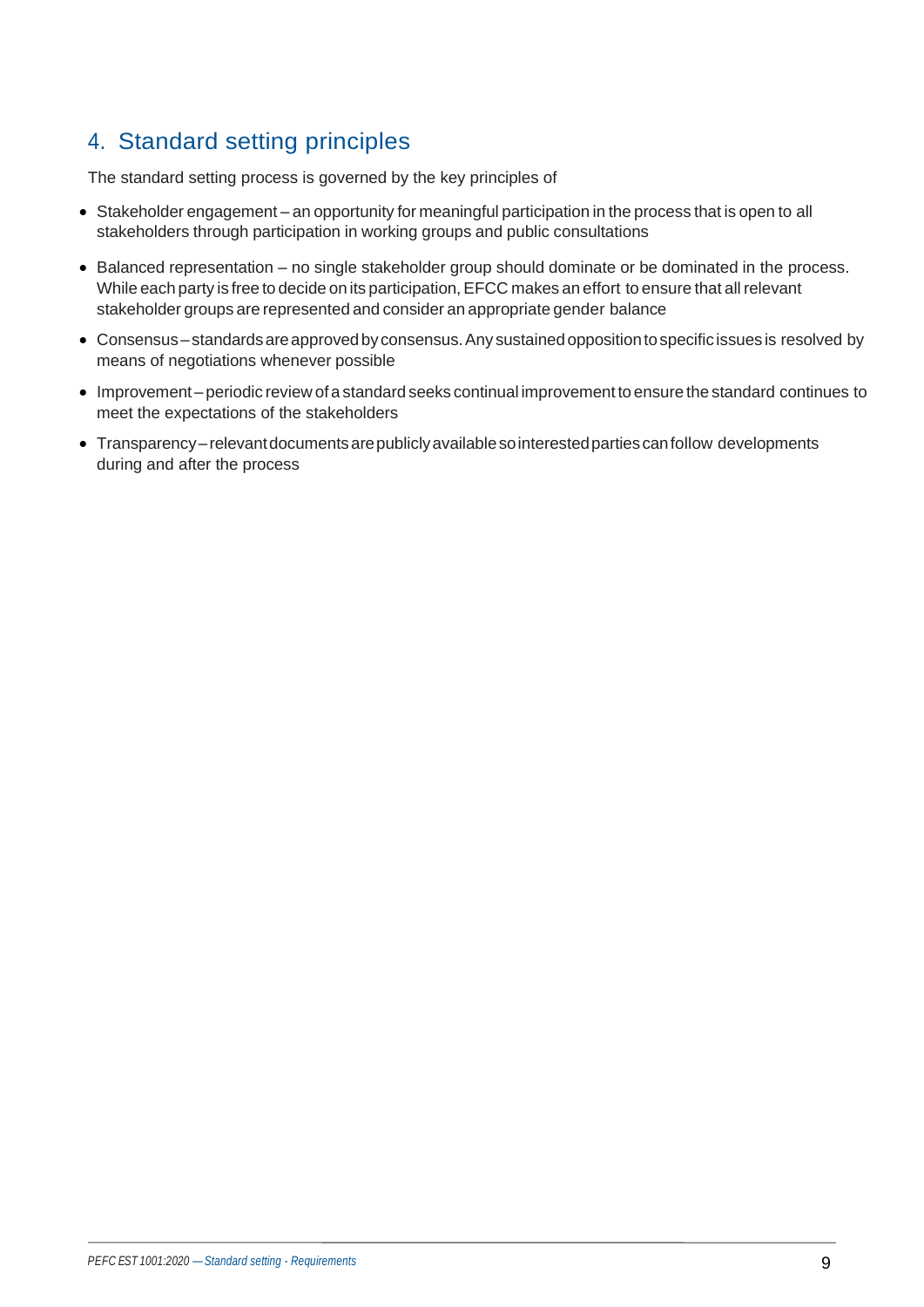# <span id="page-9-0"></span>5. Standardizing body

## **5.1 Standard setting procedures**

- **5.1.1** EFCC shall have written procedures for standard setting activities describing:
	- a) the legal status and organizational structure of the EFCC, including a body responsible for consensus building (working group, refer to 6.4), and procedures for formal adoption of the standard (refer to 7.1);
	- b) procedures for keeping documented information;
	- c) procedures for balanced representation of stakeholders;
	- d) the standard setting process;
	- e) the mechanism for reaching consensus, and
	- f) review and revision of standard(s)/normative document(s).
- **5.1.2** EFCC shall make its standard setting procedures publicly available and shall review its standard setting procedures regularly. The review shall consider feedback from stakeholders.

#### **5.2 Documented information**

- **5.2.1** EFCC shall keep documented information relevant to the standard setting and review process.EFCC shall be responsible for the implementation, revision and keeping records on timely assessment of the standards. Giving evidence of the compliance with the requirements of this standard andEFCC´s own procedures include:
	- a) standard setting procedures;
	- b) stakeholder identification mapping;
	- c) contacted and/or invited stakeholders;
	- d) stakeholdersinvolvedinstandard settingactivities includingstakeholders participating ineach working group meeting;
	- e) feedback received and a synopsis of how feedback was addressed;
	- f) all drafts and final drafts of the standard;
	- g) outcomes from working group considerations;
	- h) evidence of consensus on the final draft of the standard;
	- i) evidence relating to the review process and
	- j) final approval of the final draft standard by EFCC.
- **5.2.2** Documented information shall be kept until the completion of the next review or revision of the standard to which they refer. Otherwise the documented information must be kept for a minimum of five years after the publication of the standard.
- **5.2.3** Documented information shall be available to interested parties uponrequest in the EFCC office or at the e-mail address [info@pefc.ee.](mailto:info@pefc.ee)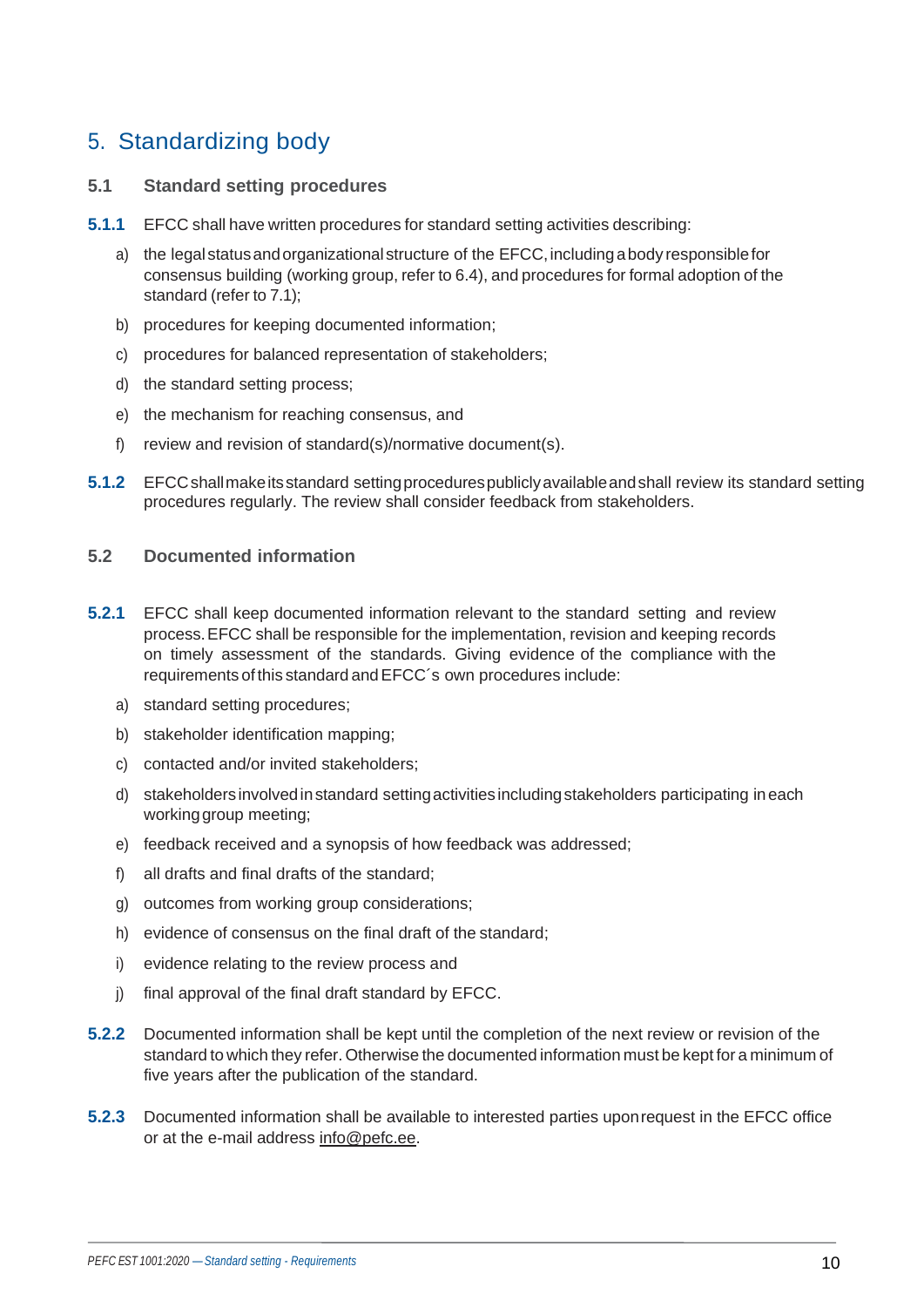## **5.3 Handling of complaints and appeals**

- **5.3.1** Disagreements concerning the substance of the standard and appeals relating to the working group and standard setting activities shall be discussed by the Commission that has a chairman and the parties of the dispute or appeal as members. The chairman has the right to appoint relevant specialists in the dispute.
- **5.3.2** EFCC shall appoint an independent and impartial chairman to the Commission. The parties of the dispute or appeal shall appoint one member of the Commission case by case.
- **5.3.3** A written application for the resolution of the complaint or appeal shall be submitted to the CEO of the EFCC who shall acknowledge the receipt of the complaint or appeal and deliver the relevant material immediately to the chairman of the Commission. The latter shall initiate the procedure without delay. The contact details of the CEO of the EFCC are available on web page pefc.ee.
- **5.3.4** Upon receipt of a complaint or appeal EFCC shall:
	- a) acknowledge the receipt of the complaint or appeal to the complainant;
	- b) gather and verify all necessary information to validate the complaint or appeal, evaluate the subject matter of the complaint or appeal impartially and objectively, and make a decision regarding the complaint or appeal and
	- c) formally communicate the decision on the complaint or appeal to the complainant and describe the process of the appeal.
- **5.3.5** Any questions related to making the inquiries and submitting complaints and appeals on the activities of standard setting can be delivered to the CEO of the EFCC whose contact details are available on the web page pefc.ee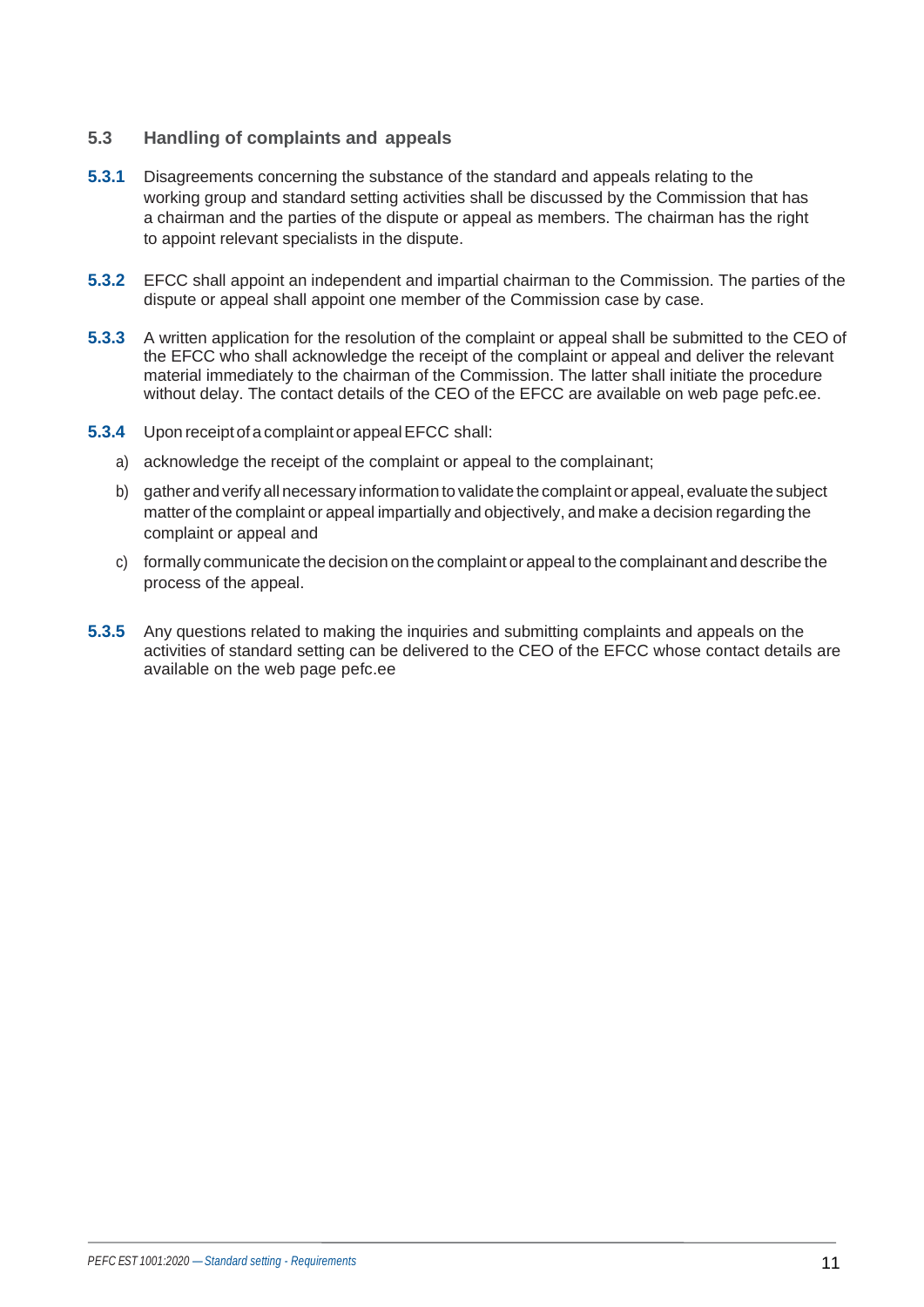## <span id="page-11-0"></span>6. Standard setting process

## **6.1 Standard proposal**

**6.1.1** For the development of a new standard, the standardizing body shall specify a proposal including:

- a) the scope of the standard;
- b) the justification of the need for the standard;
- c) a clear description of the intended outcomes;
- d) a risk assessment of potential negative impacts arising from implementing the standard, such as
	- factors that could affect the achievement of the outcomes negatively
	- unintended consequences of implementation
	- actions to address the identified risks and
- e) a description of the stages of the standard development and their expected timetable.
- **6.1.2** For the revision of the standard the proposal shall cover at least (a) and (e) of clause 6.1.1.

## **6.2 Stakeholder identification**

- **6.2.1** EFCC shall identify stakeholders relevant to the objectives and scope of the standard setting activities bymeansofastakeholdermappingexercise.It shall define which stakeholder groups are relevant to the subject matter and why. For each stakeholder group the EFCC shall identify the key stakeholders, their likely key issues and which means of communication would be best to reach them.
- **6.2.2** EFCC shall identify stakeholder groups according to nine stakeholder groups as defined by Agenda 21ofthe*UnitedNationsConference onEnvironmentandDevelopment(UNCED)*inRiode Janeiro in 1992. At least the following groups shall be included in the standard stakeholder mapping:
	- forest owners
	- business and industry
	- indigenous people
	- non-government organizations
	- scientific and technological community
	- workers and trade unions

Other groups shall be added if relevant to the scope of the standard setting activities.

*Note:* The full list of nine major stakeholder groups defined by Agenda 21 of the United Nations Conference on Environment and Development consists of: (i) business and industry, (ii) children and youth, (iii) forest owners, (iv) indigenous peoples, (v) local authorities, (vi) non-government organizations,(vii) scientific and technological community, (viii) women, and (ix) workers and trade unions.

**6.2.3** EFCC shallidentifydisadvantagedstakeholdersandkeystakeholdersand address any constraints to their participation in standard setting activities.

*Note:* A stakeholder can be both a disadvantaged and a key stakeholder at the same time.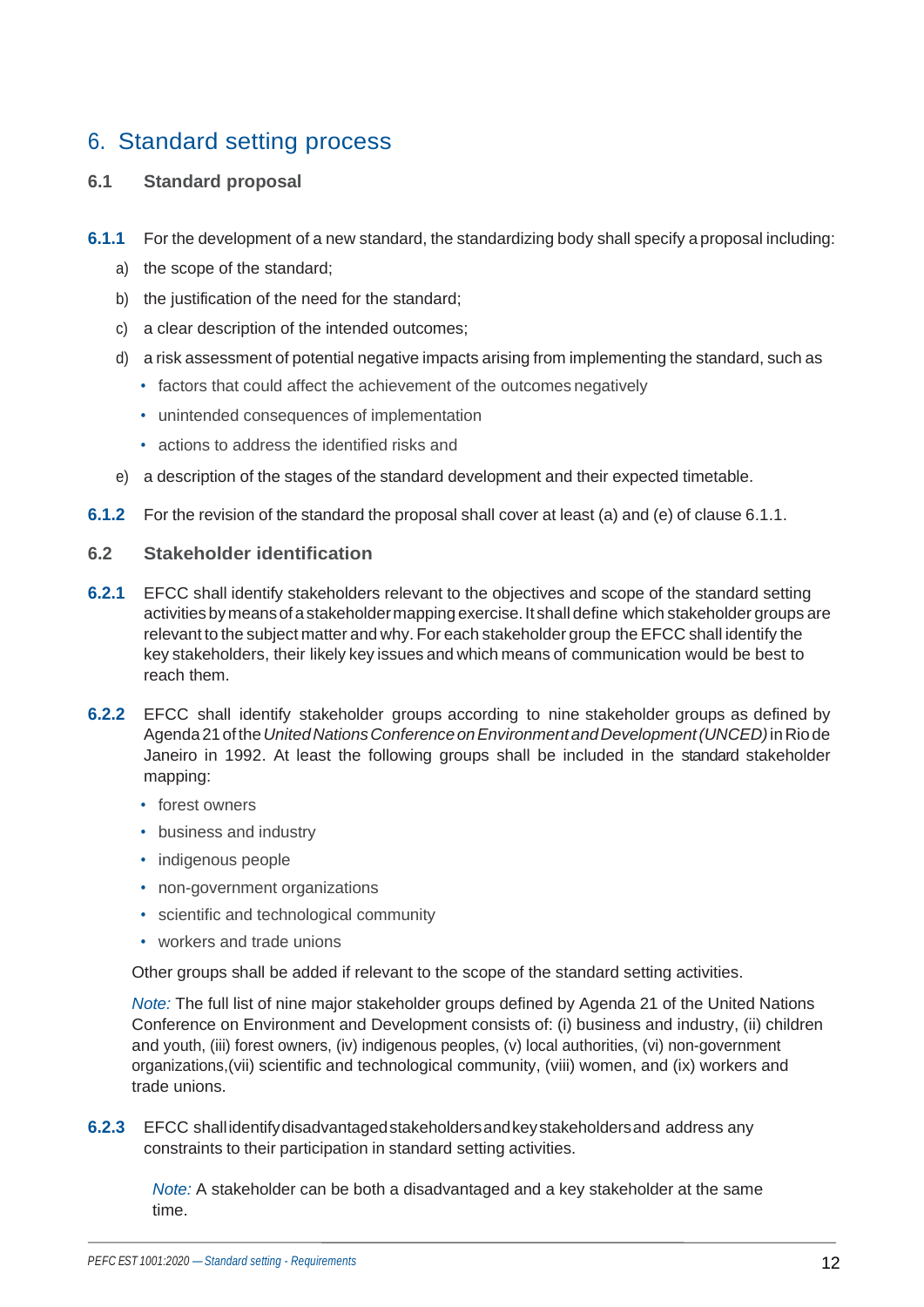## **6.3 Public announcement of the start of standard setting process**

**6.3.1** EFCC shall make a public announcement of the start of the standard setting process andshall invite stakeholders to participate in the process. EFCC shall make the announcement and send an invitation to all stakeholders identified by the mapping exercise at least four weeks before the first meeting of the working group.

The public announcement and invitation shall include:

- a) an overview of the standard setting process;
- b) access to the proposal for the standard (refer to 6.1);
- c) information about the opportunities for stakeholders to participate in theprocess;
- d) a request to stakeholders to nominate their representative(s) to the working group (refer to 6.4). The request to disadvantaged stakeholders and key stakeholders shall be made in a manner that ensures that the information reaches intended recipients in a format that is easy to understand;
- e) explicit invitation and clear instruction on how to submit feedback on the scope and process of standard setting and
- f) access to the standard setting requirements (PEFC EST 1001:2020).

*Note* 1: In a timely manner means (at the latest) four weeks before the first standard setting activity is scheduled to occur.

*Note* 2: Through suitable media means at least through the EFCC's website and by email and/or letter to identified stakeholders.Other media includes press releases, news articles, features in trade-press, information sent to branch organizations, social media, digital media, etc.

**6.3.2** EFCC shallreviewthestandard settingrequirements basedonthe feedback receivedin response to the public announcement.

## **6.4 Working group requirements**

- **6.4.1** EFCC shall establish a temporary working group based on nominations submitted to the standard setting working group. The objective of the EFCC is to provide all stakeholders interested in sustainable forest management with equal opportunities to participate in the standard setting working group.
	- a) All stakeholders identified by mapping and having notified of the participation can participate in the working group;
	- b) EFCC shall involve all stakeholders identified as the key stakeholder groups by stakeholder group mapping (refer to p 6.2.2) to achieve balanced representation. Involvement of various stakeholder groups shall ensure that no single stakeholder group can dominate.
	- c) The working group shall work out the details of its working methods at the first meeting (incl. the procedure specified in 6.4.5). The working group shall form the steering group and may form sub working groups and invite experts or organize the work of the working group in another way if it considers it necessary. The working group has the right to add members to the working group during its term of action.
	- d) EFCC shall provide the working group with technical support and technical resources for carrying out the working group meetings.
	- e) Each stakeholder group shall decide on the participation in the working group and shall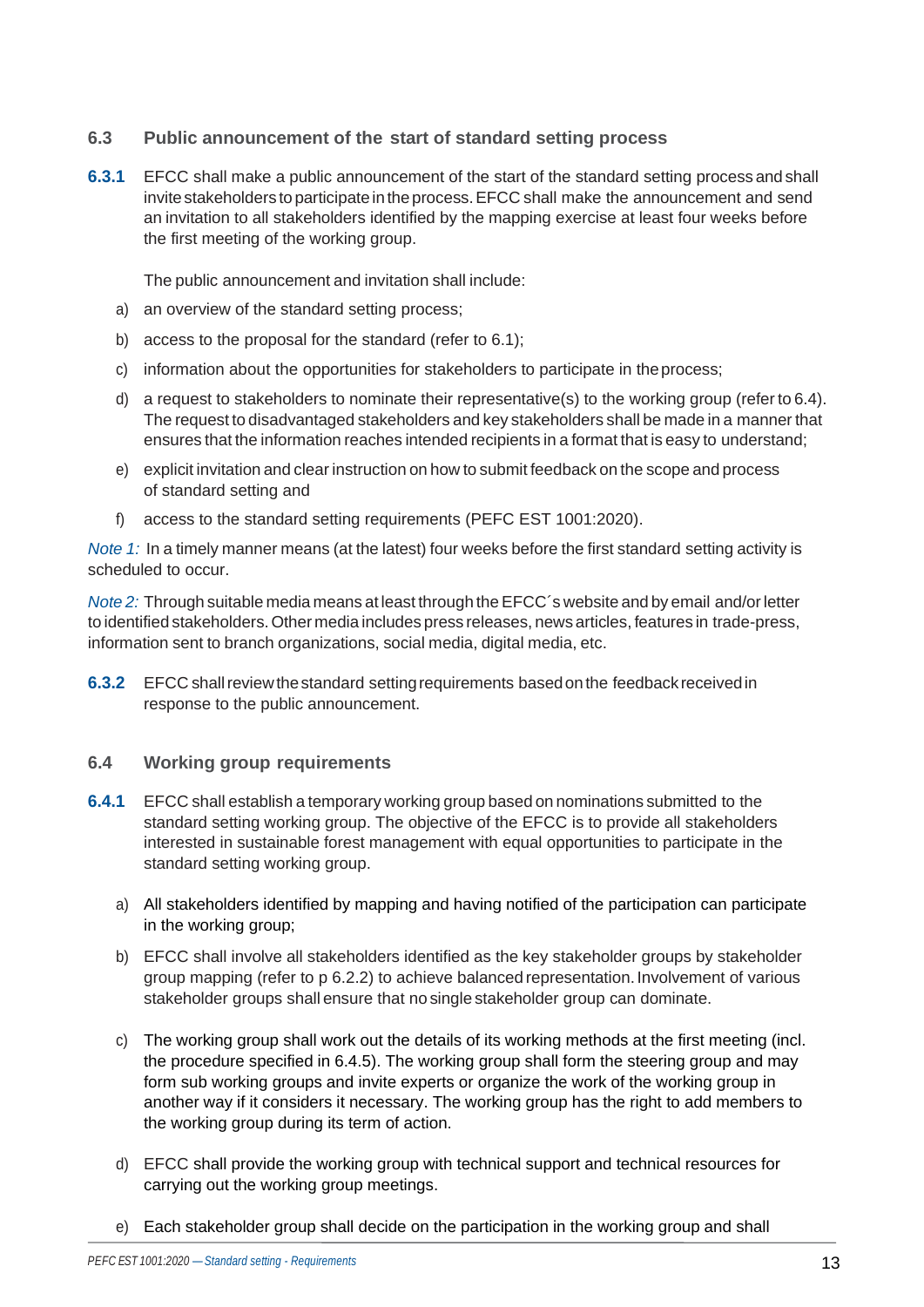appoint its representative and his/her substitute in the working group. The stakeholder group having nominated its representative in the working group shall cover the costs of its representative. If necessary, EFCC shall make efforts to provide the disadvantaged stakeholders with opportunities to participate in the work of the working group (refer to 6.2.3).

- f) The members of the working group shall form a steering group consisting of two members of each key stakeholder group identified as the result of stakeholder group mapping (max 12 members). The representatives of the stakeholder groups shall appoint two members from the working group to represent them in the steering group.
- g) The responsibilities of the steering group are:
	- 1) to elect a chairman and a vice-chairman from among the members of the steering group;
	- 2) to agree on the principles and formulation of the text of the standard and formulate the text of the standard;
	- 3) to reach a consensus on the standard setting procedure and the substance of the standard. The decisions of the steering group shall be made by achieving a consensus;
	- 4) if consensus is not achieved in the steering group, the decision making procedure shall be carried out according to clauses 6.4.6 to 6.4.8.;
	- 5) to submit the final draft standard to EFCC for approval.
- h) The quorum shall exist in the steering group when at least one half of its members are present, including the chairman or vice-chairman;
- i) The obligation of the member of the steering group is to represent his/her stakeholder group and be responsible for the substance of the working draft of the standard;
- j) If a member of the steering group cannot participate in the meeting, he/she shall nominate his/her substitute member.
- **6.4.2** The working principles of the working group:
	- a) the activities of the working group shall be based on the objectives set by the stakeholder groups and the discussion of these objectives with other members of the working group. The objectives of the working groups my vary within the standard, eg by areas of activities;
	- b) every stakeholder group has equal opportunities to influence the decision-making process and possible voting situations. No stakeholder group can make up a majority and no key stakeholder group can be excluded from decision-making;
	- c) stakeholder groups shall participate in the discussions with expertise relevant to the subject matter of the standard and/or for example, by submitting written presentations or other material to other working groups;
	- d) the affected stakeholders should be represented in an appropriate proportion among the members of the working group of the standard.
- **6.4.3** EFCC shall aim at involving the highest possible number of all identified stakeholder groups (refer to 6.2) and all key stakeholder groups in the working groups of the standard; as well as ensuring the broadest representation. EFCC shall proactively seek to engage stakeholders by using outreach such as (but not limited to) personal emails, phone calls, meeting invitationsetc.

When a stakeholder group is notrepresented or key stakeholder groups cannot be encouraged to participate in the standard setting working group, EFCC shall strive to increase the knowledge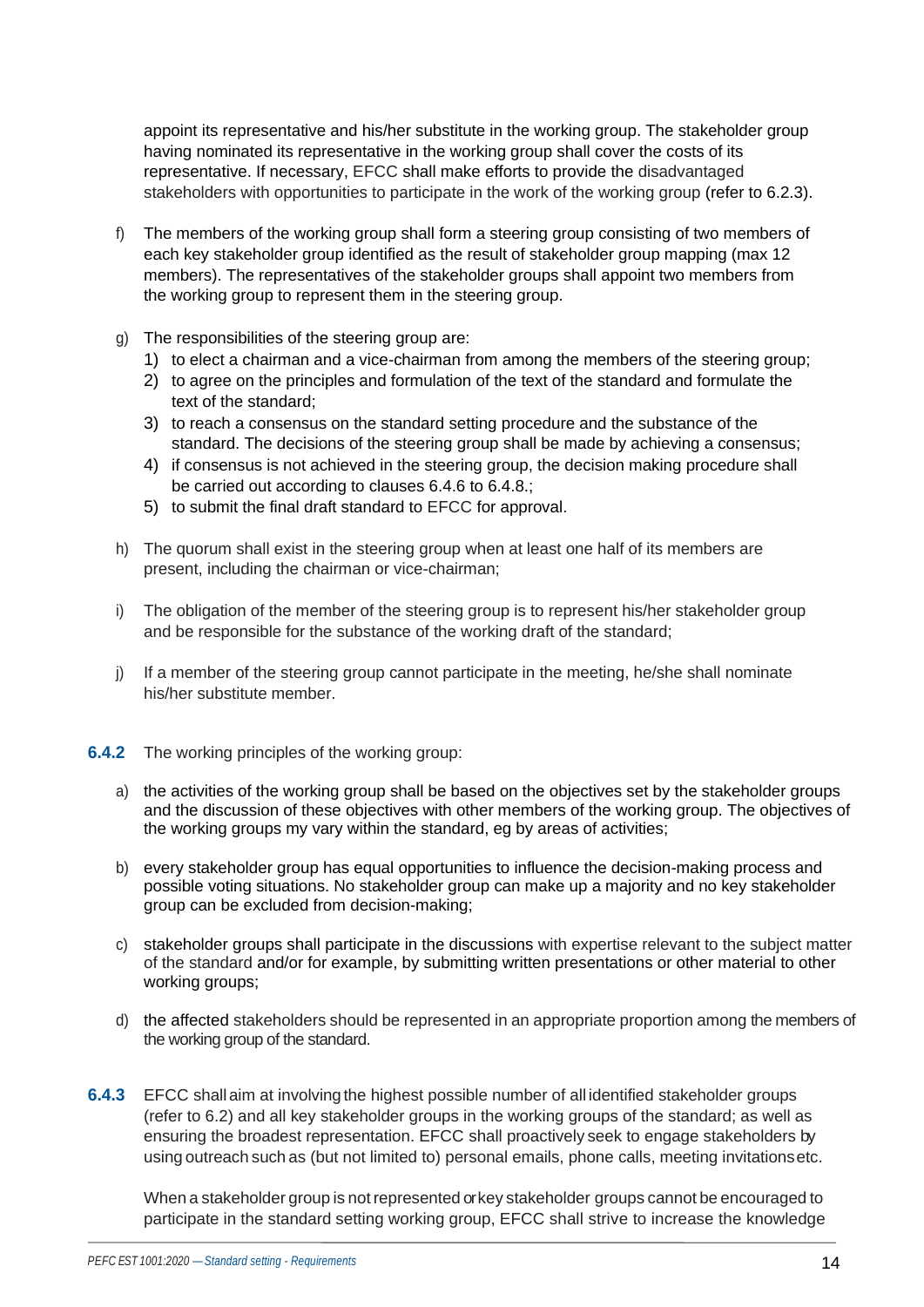of the working group of the standard in the main issues of the relevant stakeholder group, eg by involving experts to consult the working group of the standard.

- **6.4.4** Activities of the working group shall be organized in an open and transparent manner where
	- a) working drafts of the standard shall be available to all members of the working group,
	- b) all members of the working group shall be given opportunities to practically contribute to the development or revision of the standard and provide feedback on the working drafts of the standard and
	- c) feedback and views given by any member of the working group shall be considered in an open and transparent way and the outcome of these considerations shall berecorded.
- **6.4.5** Achieving a consensus in the steering group is the prerequisite for the decision of the Board of EFCC to approve the final draft of the standard. In case there is no difference in opinion and no sustained opposition, the chairman of the meeting shall record the consensus as the decision of the meeting in the minutes of the meeting. In order to determine whether there is a consensus or any sustained opposition regarding the main issues, the steering group can use the following methods:
	- a) convene face-to face meeting(s) where there is a verbal yes/no vote, a show of hands for a yes/no vote; a statement on consensus from the Chair when there are no dissenting voices or hands (votes) etc.;
	- b) organise a meeting using information technology solutions enabling real-time two-way communication or other similar electronic methods where the members can give a verbal yes/no vote;
	- c) send an e-mail request to the members of the steering group for agreement or objection where the members provide a formal (written) response (vote) or
	- d) use combinations of these methods to be confirmed by the working group at the beginning of the standard setting process.
- **6.4.6** In case the decision shall be made by voting the decision shall be taken when 2/3 majority of the members of the steering group participating in the meeting have given a yes vote. Each key stakeholder group (p 6.2.2.) has a maximum of 2 votes. Voting should be carried out at a meeting convened with a prior notice.

When the stakeholder group has more than 2 representatives, the stakeholder group shall jointly decide who will participate in the voting.

A majority vote cannot override sustained opposition in order to achieve consensus. Differences in opinion in the working group shall not go unnoticed. The decision can be made by consensus provided all differences in opinion are solved according to the methods specified in clauses 6.4.5 and 6.4.7 and 6.4.8 if necessary.

- **6.4.7** Reaching a consensus shall be encouraged by the exchange of opinions between the members of the steering group and for example, combining different opinions by mutual consultations. When there is sustained opposition to a substantial issue, the issue shall be resolved using the following methods:
	- a) finding a compromise through discussions and negotiations on the disputed issue;
	- b) finding a compromise through direct negotiations with the stakeholders making the objection and other stakeholders with different views on the disputed issue;
	- c) additional round(s) of public consultation (if necessary) where further stakeholderinput can help to achieve consensus on unresolved issues. EFCC determines the scope and duration of any additional public consultation if necessary.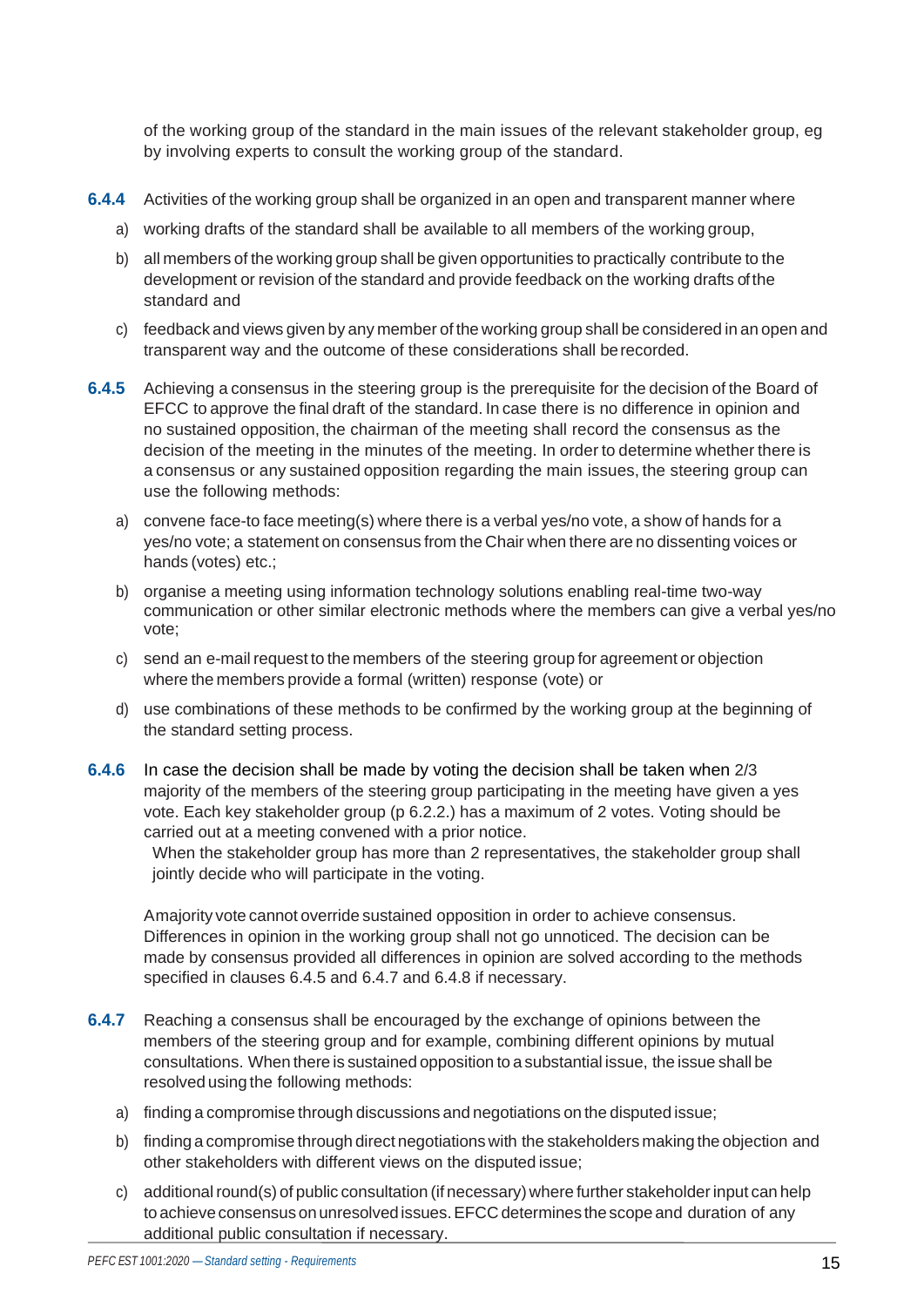**6.4.8** When a substantial issue cannot be resolved and sustained opposition persists, EFCC shall initiate dispute resolution in accordance with its procedures for impartial and objective action (p 5.3.).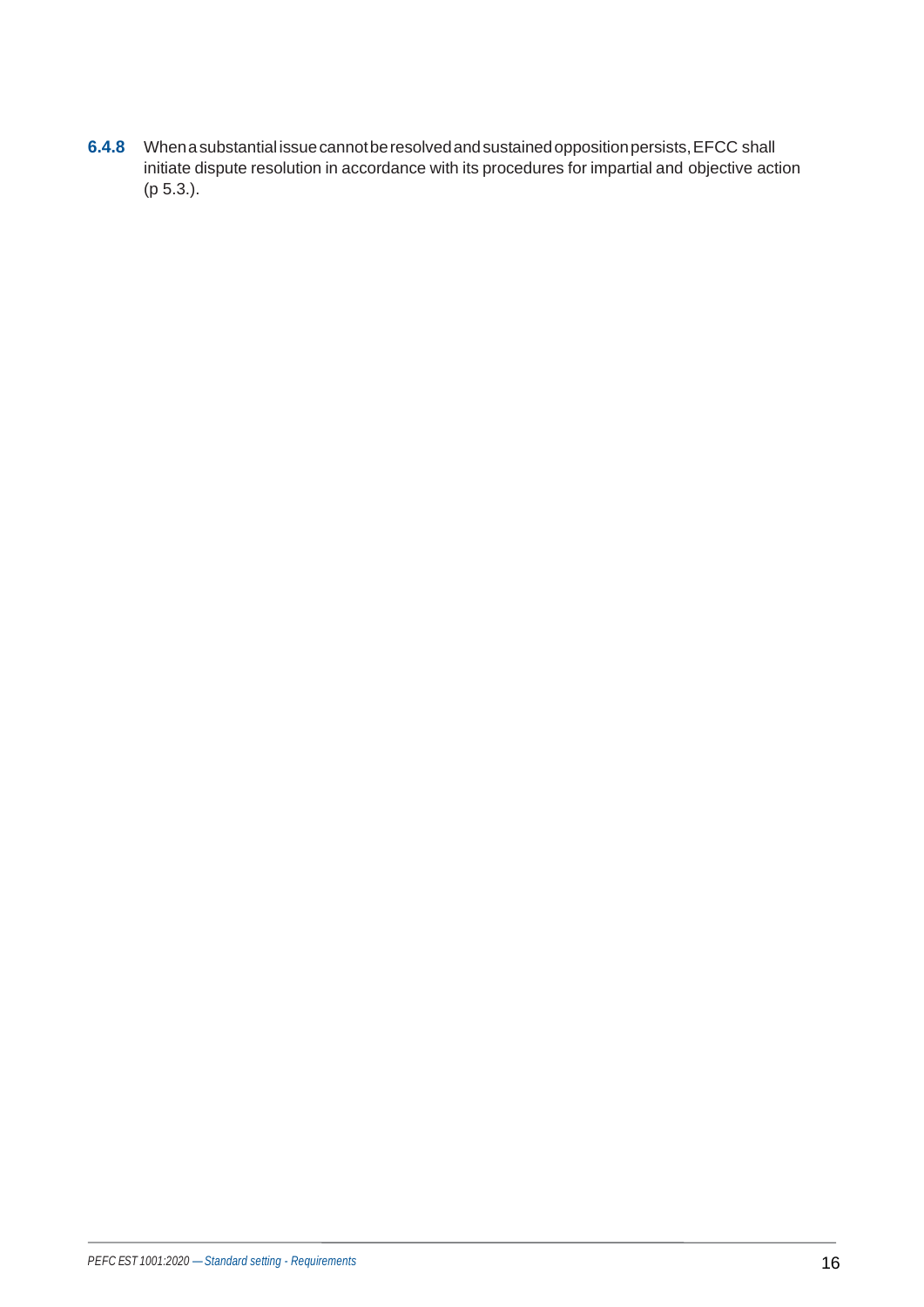## **6.5 Public consultation**

- **6.5.1** EFCC shall organize public consultation on the draft standard and shall ensure that:
	- a) the start and the end dates of the public consultation are announced on the homepage pefc.ee a day before carrying out the public consultation at the latest;
	- b) a direct invitation to comment on the draft standard is sent to each stakeholder having been identified by stakeholder identification mapping (refer to 6.2) aiming for a balanced participation of stakeholder groups;
	- c) invitations are sent to disadvantaged and key stakeholdersbymethods that ensure the invitations reach the recipients and are easy to understand;
	- d) the draft standard is made publicly available;
	- e) public consultation lasts for at least 60 days;
	- f) all feedback is considered by the working group in an objective manner and
	- g) a synopsis of feedback is compiled by the developer of the draft standard specifying the opinions and proposals that have been considered and those that have not been considered. The synopsis is made publicly available on the website pefc.ee and is sent to each stakeholder/party that has given feedback.
- **6.5.2** FornewstandardsEFCC shallorganizeasecondroundofpublic consultation specified in 6.5.1 lasting for at least 30 days.

## **6.6 Pilot testing**

EFCC shall organize pilot testing of new standard(s) to assess the clarity, auditability and feasibility of the requirements. The working group shall consider the outcome of pilot testing.

Pilot testing is not required for the revision of an existing standard when experience from its usage can substitute pilot testing. When the working group of the standard considers it necessary to have pilot testing for the revision of the existing standard, it is organized by EFCC. The standard setting working group shall discuss the results of the testing of the standard.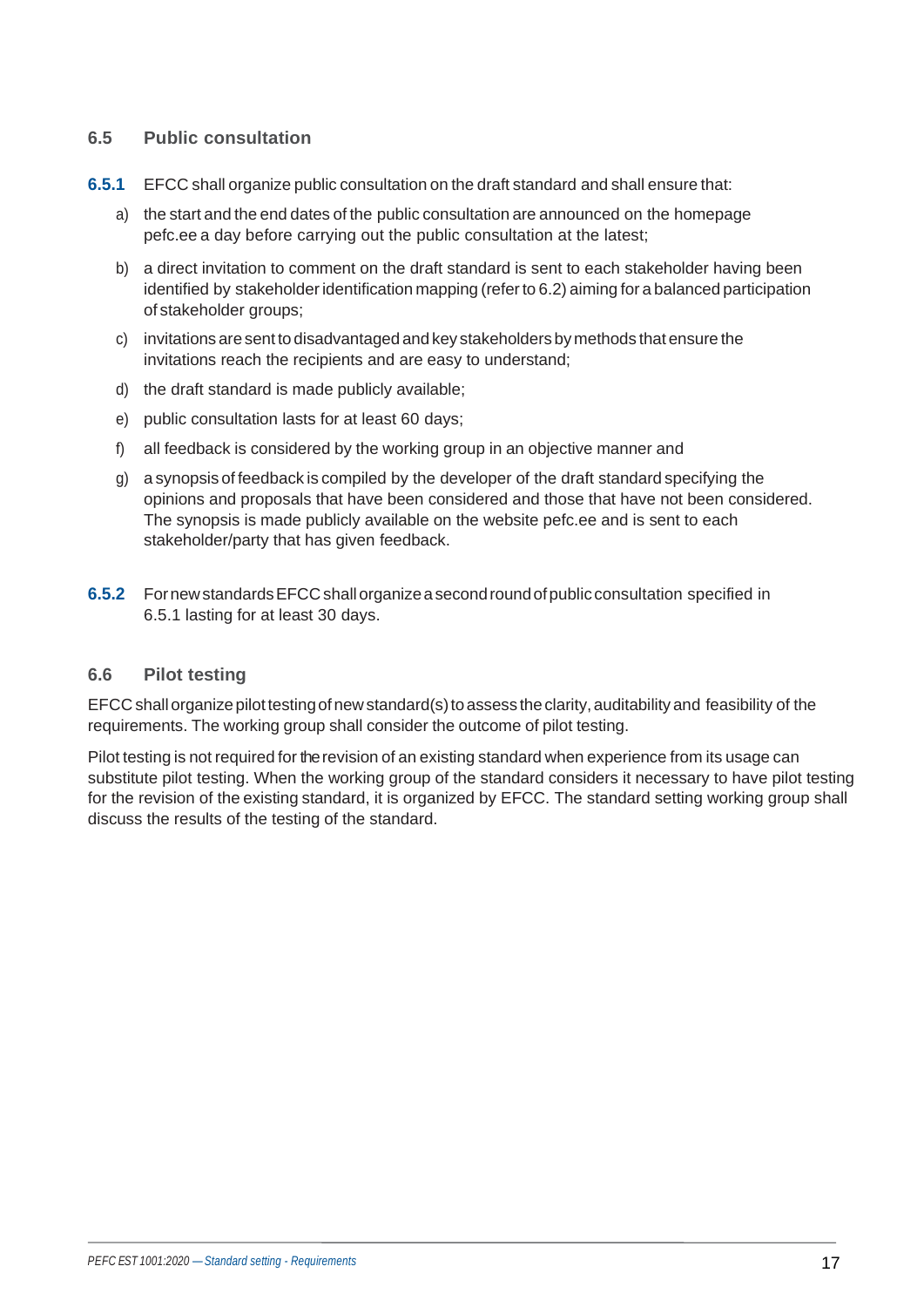# <span id="page-17-0"></span>7. Approval and publication

## **7.1 Formal approval of the standard**

The Board of EFCC shall formally approve thestandard or normativedocumentas soon as there is evidence of consensus among the steering group.

## **7.2 Publication and availability of the standard**

- **7.2.1** EFCC shall publish the formally approved standard/normative document and make these publicly available at no cost within 14 days of approval.
- **7.2.2** The standard shall include:
	- a) identification and contact information for EFCC;
	- b) an indication to the official language of the standard;
	- c) a note that when there is inconsistency between versions, theEnglish version of the standard as endorsed by the PEFC Council is the reference;
	- d) the approval date and the date of next periodic review of the standard.

*Note:* The date of next periodic review may be within a shorter period than five years based on (for example) stakeholder expectations or unforeseendevelopments.

- **7.2.3** Printed copies of the standard shall be made available upon request at a price that covers no more than administrative costs (if any).
- **7.2.4** EFCC shall make the development report of the standard setting (refer to PEFC GD 1007) publicly available.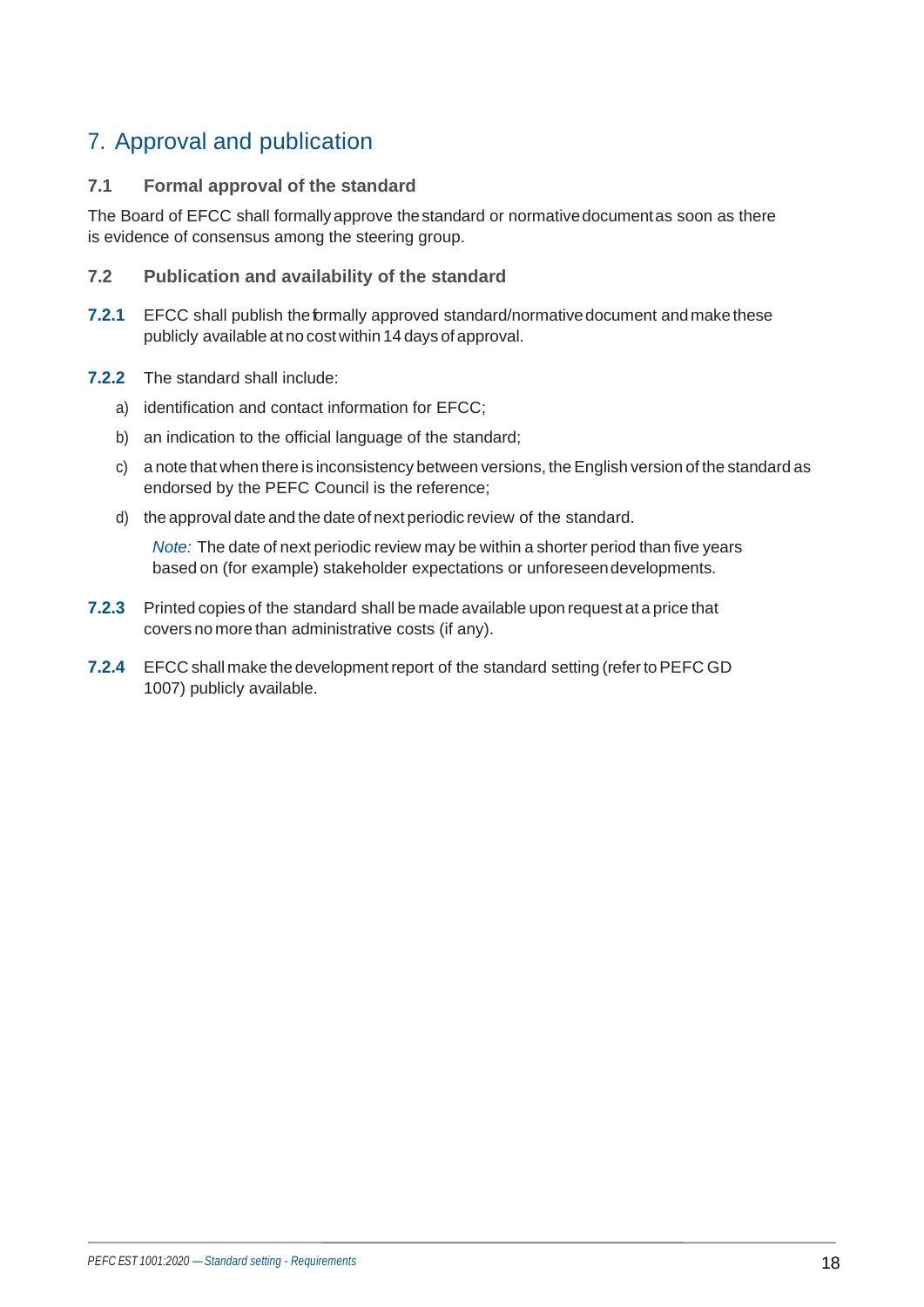## <span id="page-18-0"></span>8. Periodic review of standards

## **8.1 General**

The standard/normative document shall be reviewed at intervals that do not exceed a five-year period. The review shall be based on the consideration of the feedback received during the implementation of the standard and a gap analysis. If necessary, a repeated request for stakeholder feedback shall bemade toobtain furtherfeedback and input.

#### **8.2 Feedback mechanism**

- **8.2.1** EFCC shallestablishandmaintainapermanentmechanism forcollectingand recording feedback on the standard. Information on collecting and processing feedback shall be accessible on EFCC website pefc.ee
- **8.2.2** Allfeedback received through various channels, including meetings, training courses, etc. shallbe collected, recorded and analysed in standard setting process.

### **8.3 Gap analysis**

- **8.3.1** At the start of a review, EFCC shall evaluate the standard against appropriate PEFC international standards, national laws and regulations, and other relevant standards to identify potential gaps in the standard.
- **8.3.2** EFCC shall consider the latest scientific knowledge, research and relevant emerging issues.

#### **8.4 Stakeholder consultation**

- **8.4.1** Where the feedback and the gap analysis do not identify a need to revise the standard, EFCC shall organizestakeholder consultationtodeterminewhether stakeholders see a need forrevising the standard.EFCC shall include the results of the gap analysis in the stakeholder consultation.
- 8.4.2 At the start of a review, EFCC shall update the stakeholder identification mapping (refer to clause 6.2).
- **8.4.3** EFCC shall organize:
	- a) a public consultation period of at least 30 days (following the requirements of clause 6.5.1) and/or
	- b) stakeholder meetings.
- **8.4.4** EFCC shall make an announcement at least 14 days before the start of the review (vt 6.3).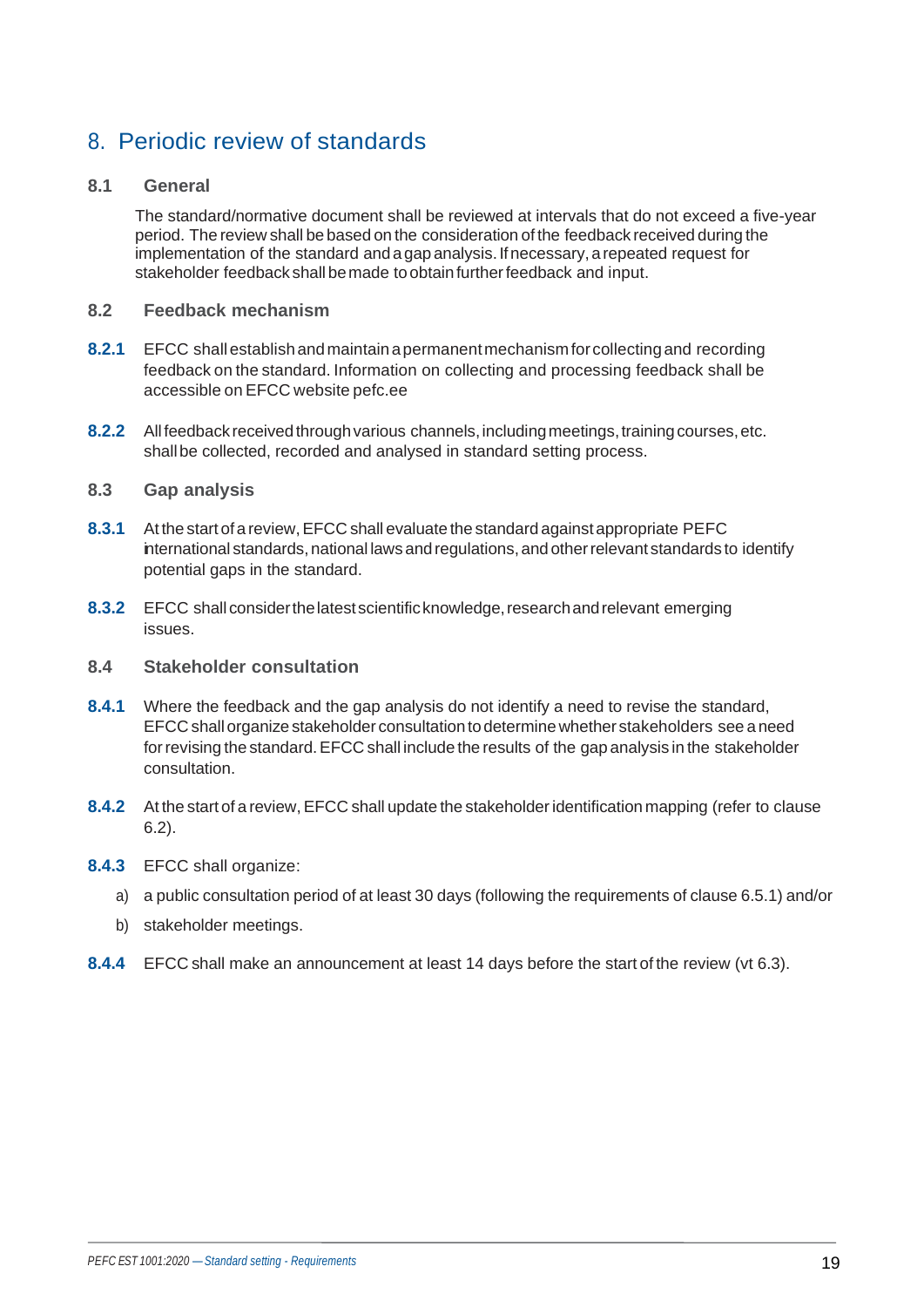## **8.5 Decision-making**

- **8.5.1** Based on the feedback received during the period of the implementation of the standard, the outcome of the gap analysis and the consultations, EFCC shall decide whether to reaffirm the standard or whether a revision of the standard is necessary.
- **8.5.2** The decision shall be made by the general meeting of the EFCC.
- 8.5.3 When EFCC has decided to reaffirm a standard, EFCC shall provide a justification for the decision and make the justification publicly available.
- **8.5.4** When EFCS has decided to revise the standard, EFCC shall specify the type of revision (normal or editorial revision).